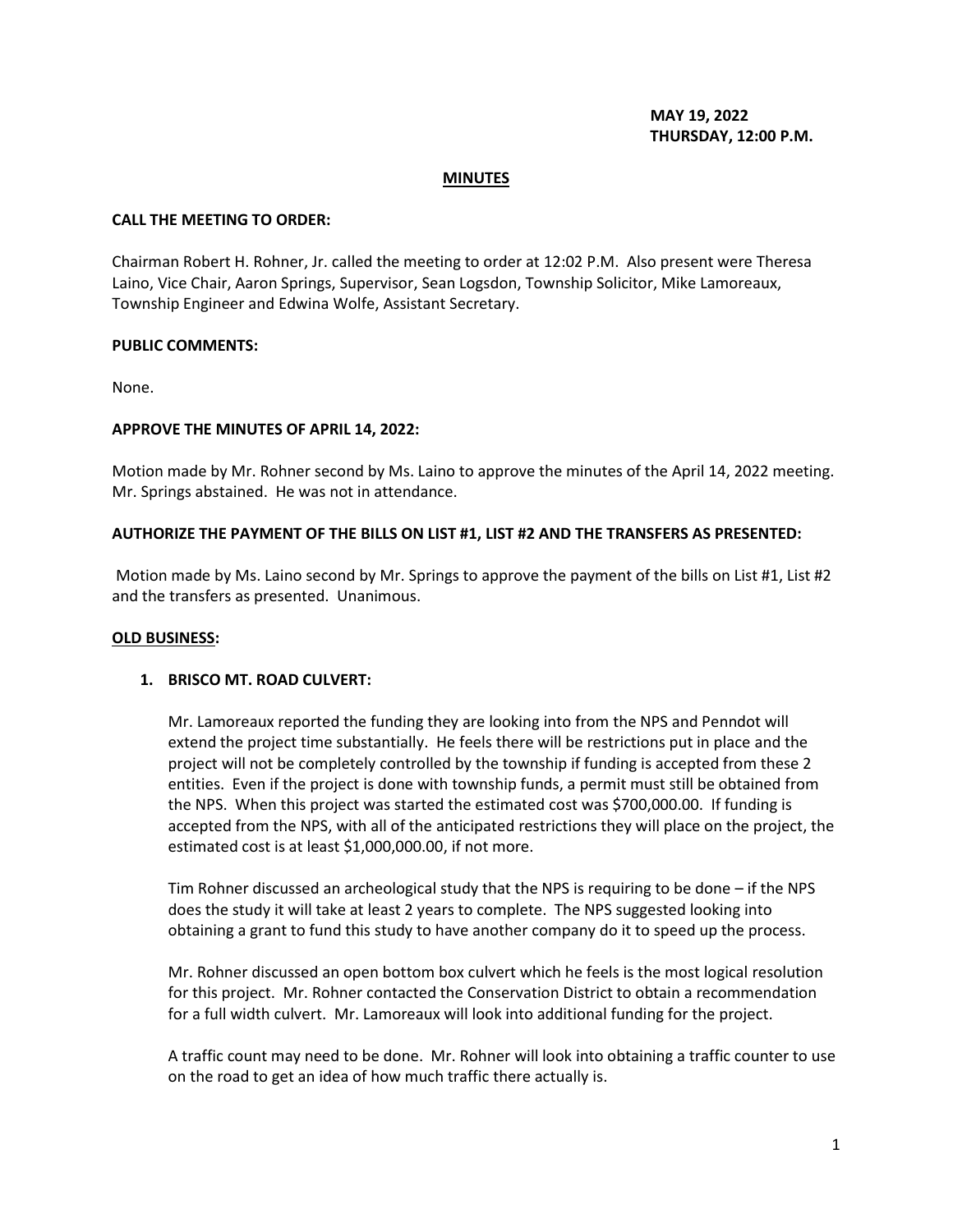Park officials asked Mr. Rohner if the road was owned by Penndot at one time. He will try to find the answer to this question.

# **2. BUSHKILL OUTREACH & COMMUNITY CENTER PROJECT:**

Mr. Lamoreaux had a conference call with USDA to review their comments. He will resubmit a proposal to them to acknowledge their comments are being addressed. Mr. Lamoreaux is still waiting for comments from DCNR.

Mr. Lamoreaux asked what funding the township has obtained for the project. Mr. Rohner answered that funding has been obtained through DCNR and LSA.

Mr. Lamoreaux asked if the supervisors want contingency items in the bids obtained for the project. The supervisors still want this listed in the bid.

# **3. BIG EGYPT ROAD – VACATING: PUBLIC HEARING TO BE SCHEDULED:**

Tabled.

# **4. ZONING ORDINANCE AND SUBDIVISION & LAND DEVELOPMENT ORDINANCE AMENDMENTS:**

Mr. Logsdon presented the Zoning Ordinance to the Planning Commission at the meeting on May 12. He feels he should be ready to give a recommendation to the Supervisors after the June Planning Commission meeting.

# **5. LEHMAN PIKE EMERGENCY MEDICAL SERVICES:**

Susanne Duffy, EMS Administrator, reported that between 4/14/2022 at 0600 and 5/19/2022 at 0600 LPEMS had been dispatched 110 times. Of those dispatches, 44% (48) had an incident type as BLS (Basic Life Support) and 56% (62) had an incident type as ALS (Advanced Life Support). Of those 110 calls, LPEMS was unable to respond to two (2) calls (2%), as the units were already committed to other dispatches. Additionally, of those 110 calls, LPEMS responded to 22 calls (20%) as mutual aid assists for other agencies.

The breakdown of dispatches by Municipality is as follows:

| Lehman Township:       | 73           | 66% |
|------------------------|--------------|-----|
| M. Smithfield 588:     | 15           | 14% |
| M. Smithfield BEC:     | q            | 8%  |
| <b>Blooming Grove:</b> | 3            | 3%  |
| Delaware Twp:          | 8            | 7%  |
| Dingman Twp:           | $\mathbf{1}$ | 1%  |
| Lackawaxen:            | 1            | 1%  |
|                        |              |     |

LPEMS has remained in service with at least one (1) vehicle in use 24/7. During most of that time both the BLS ambulance and ALS chase vehicle were in service.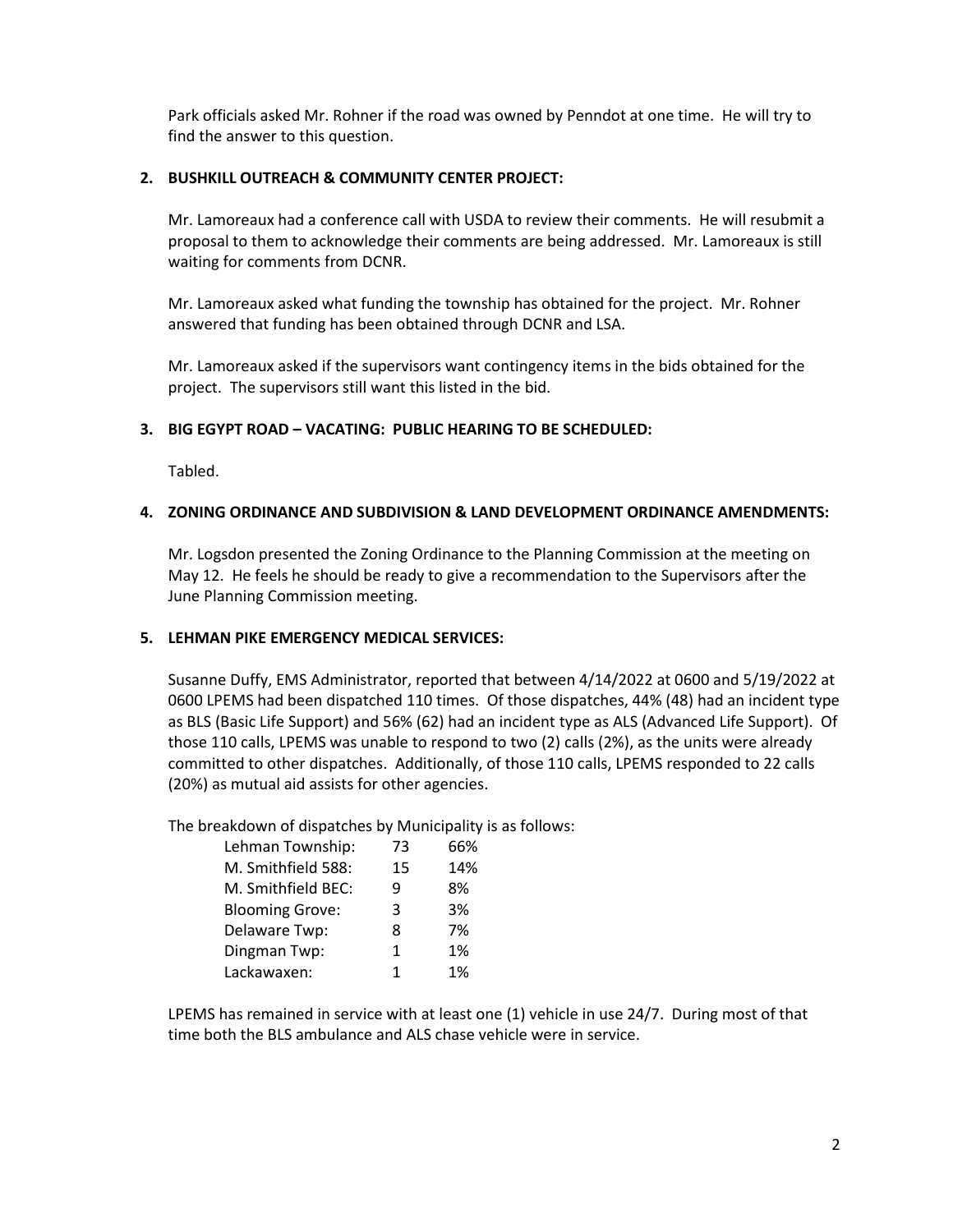On May 6, along with Bushkill Emergency Corp and the Bushkill Volunteer Fire Company, the crews took part in the ESHSN Mock Crash at the North Campus of the East Stroudsburg School District.

On May 14, along with the Bushkill Volunteer Fire Company, the crews also took part in the BYA opening day ceremony and parade.

Ms. Duffy, Tarah Decker and Lauren Wood will be giving a presentation to the Pine Ridge Community at their monthly property owners meeting to familiarize the community with LPEMS.

The crews have passed along very positive reactions and comments from the residents of Lehman Township who seem very pleased with the service received from Lehman Pike EMS.

Ms. Duffy thanked the staff of Lehman Pike EMS for their continued dedication and service to the residents.

### **NEW BUSINESS:**

# **1. DELAWARE WATER GAP NATIONAL RECREATION AREA PROPOSAL TO BE DESIGNATED A NATIONAL PARK AND THE LENAPE PRESERVE:**

Kristen Albrecht, a resident of Dingman Township, and member of the Delaware Water Gap Defense Fund discussed the proposal from John Donahue to designate the National Recreation Area as a National Park. There is not a lot of information included in the proposal and she and her group oppose it and don't feel it would be a positive change for the area. She informed those in attendance that changing to a National Park does not guarantee additional funding for the area. There is also a concern that the Lenape Indians won't be recognized by the Park since they are not federally recognized.

Ms. Albrecht presented the supervisors with a Resolution by the Dingman Township Supervisors opposing redesignation of the Delaware Water Gap Recreation Area to a National Park.

Motion made by Mr. Rohner second by Mr. Springs to draft a Resolution in opposition to the proposal. Unanimous.

### **2. ACCEPT STREET BROOM PROPOSAL:**

Tabled.

### **MISCELLANEOUS:**

None.

### **POCONO MT./PIKE COUNTY COG REPORT(S):**

No report(s).